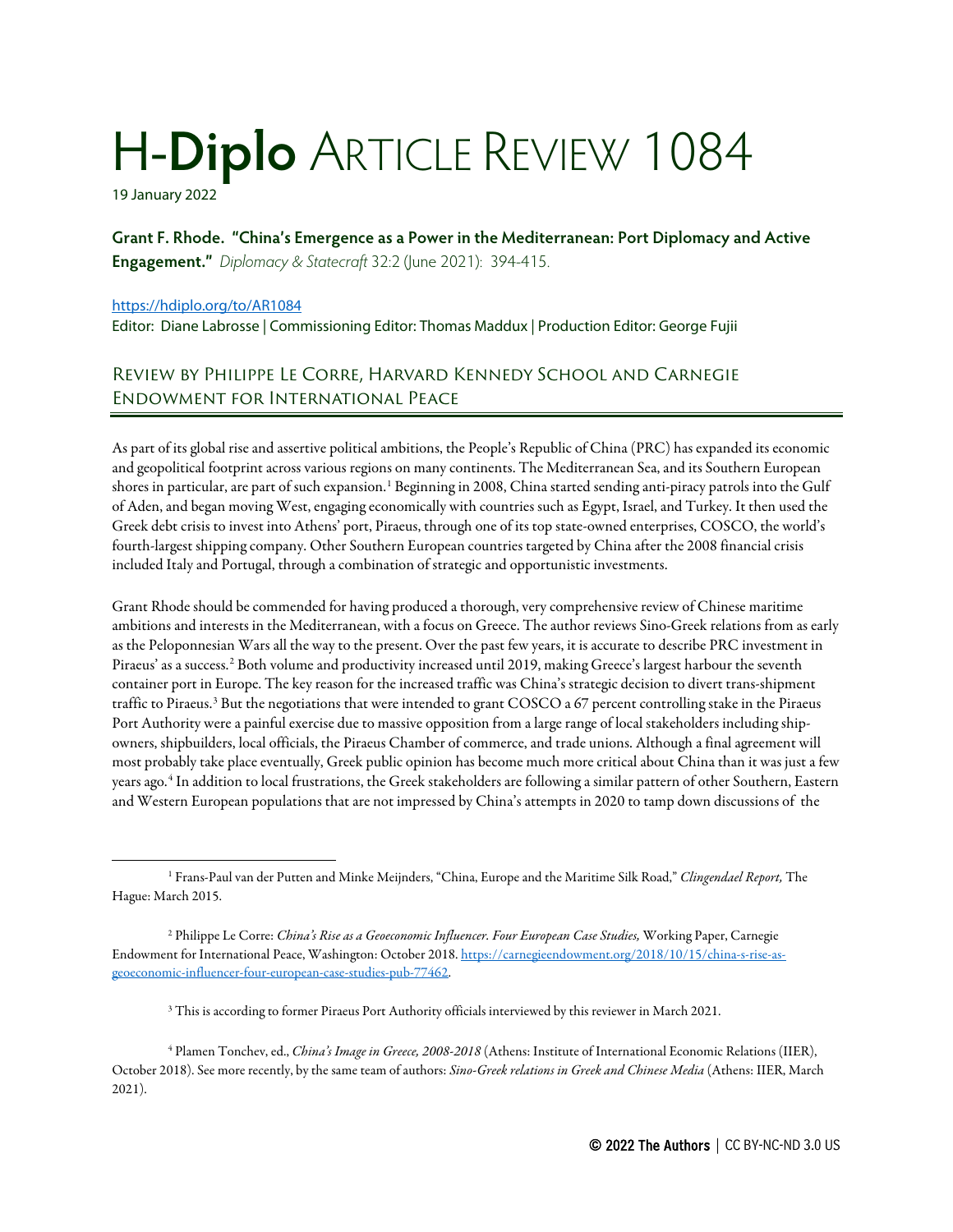origins of the COVID-19 virus and to focus on the successes of China's own domestic handling of the pandemic in addition to China's "mask diplomacy." [5](#page-1-0)

Chinese leaders, including President Xi Jinping himself, have repeatedly described the COSCO-invested Piraeus harbour as a 'dragon head' of the Maritime Silk Road, which is part of the Belt and Road Initiative (BRI). One should note that bilateral negotiations between Athens and Beijing over the latter's involvement had started years before the BRI emerged. At the time (2006), Piraeus was part of China's rising interest in infrastructures, hence the acquisition. As Rhode explains in his in-depth case-study, Chinese operators have had difficulties with other regional harbours. For example, Italian ports such as Trieste or Genoa became part of Beijing's list of Memoranda of Understanding (MoUs) following President Xi Jinping's Italian state visit in spring 2019, but both investments failed to go through mainly due to China's lack of interest. Too often, Chinese MoUs have not translated into real contracts. Still, COSCO and Qingdao Port together purchased minority stakes in the Reefer Terminal (include location), in Italy's Vado port, and another Chinese operator, China Merchants, has a minority stake in Greece's second harbor, Thessaloniki.

Although China has clearly had some successes (including in Greece), there have been equal numbers of missed opportunities in the region. The author's description of the 17+1 group of Central and Eastern European (CEEC) countries is balanced, if not overly positive. It is "only a multilateral group by name when in fact China prefers to "tailor its relationship with each of the CEEC countries bilaterally" (407). Since 2012, the PRC has been able to bring together 16, then 17 Eastern and Central European states in this format, including an annual leaders' summit. Many of these countries also became signatories of the BRI and sent their leaders to the Beijing Belt and Road forums in 2017 and 2019. But in spring 2021, six leaders from Eastern and Central European states failed to attend the 17+1 leaders' virtual meeting, which was chaired for the first time by Xi Jinping himself (as noted by Rhode, page 410). Lithuania subsequently announced its withdrawal from the group, citing the lack of a concrete outcome especially in terms of Chinese investments. In some cases, dual membership of the European Union and of the China-made format has been problematic, especially when Chinese companies competed with local ones to obtain EU grants. As pointed out by the author, West Balkan countries, of course, are in a different league: with the exception of Croatia, none is a member of the EU, which benefits Chinese investors (407- 8). Rhode expands on the case of Montenegro, a small country in the shadow of Serbia which has faced massive financial challenges. As the result of the construction of a highway by a Chinese consortium, and like Sri Lanka in South Asia, Montenegro is now facing a huge debt issue,<sup>[6](#page-1-1)</sup> and even called upon international creditors for aid.<sup>[7](#page-1-2)</sup>

Rhode's excellent paper rightly underlines that the EU and U.S. took long to realize the implications of Chinese involvement in Piraeus. He also calls China a "formidable geo-economic rival to the United States, Russia, and the northern European states" (394), which may be true on the long-term but remains questionable based on current figures. Port investments –in most cases through minority stakes- do not necessarily grant China the right to control an economy, even less so a country. Leaders from some of these states have made this abundantly clear. In a long 2021 interview, Greek Prime Minister Kyriakos Mitsotakis said,

"In the grand scheme of things, yes, China invested in the port of Piraeus at a time when nobody was interested and it has been a successful investment. But Greece is not particularly dependent on Chinese investment, when I look at the map of Foreign Direct Investment, certainly when I look at the countries that are interested in investing in Greece. We have other Page | 2

<span id="page-1-0"></span><sup>5</sup> Pew Research Center, "Unfavorable Views of China Reach Historic Highs in Many Countries," October 6, 2020, [https://www.pewresearch.org/global/2020/10/06/unfavorable-views-of-china-reach-historic-highs-in-many-countries/.](https://www.pewresearch.org/global/2020/10/06/unfavorable-views-of-china-reach-historic-highs-in-many-countries/)

<span id="page-1-1"></span><sup>6</sup> "Montenegro Says Deal Reached to Temper Blow of Massive China Loan," *RFE*, July 9, 2021, [https://www.rferl.org/a/montenegro-deal-china-loan/31350247.html.](https://www.rferl.org/a/montenegro-deal-china-loan/31350247.html) 

<span id="page-1-2"></span><sup>7</sup> "Montenegro Calls for EU Help over \$1bn Chinese Highway Loan," *Financial Times*, April 11, 2021, [https://www.ft.com/content/3dd7a516-5352-4f48-bfac-236e43b2342d.](https://www.ft.com/content/3dd7a516-5352-4f48-bfac-236e43b2342d)